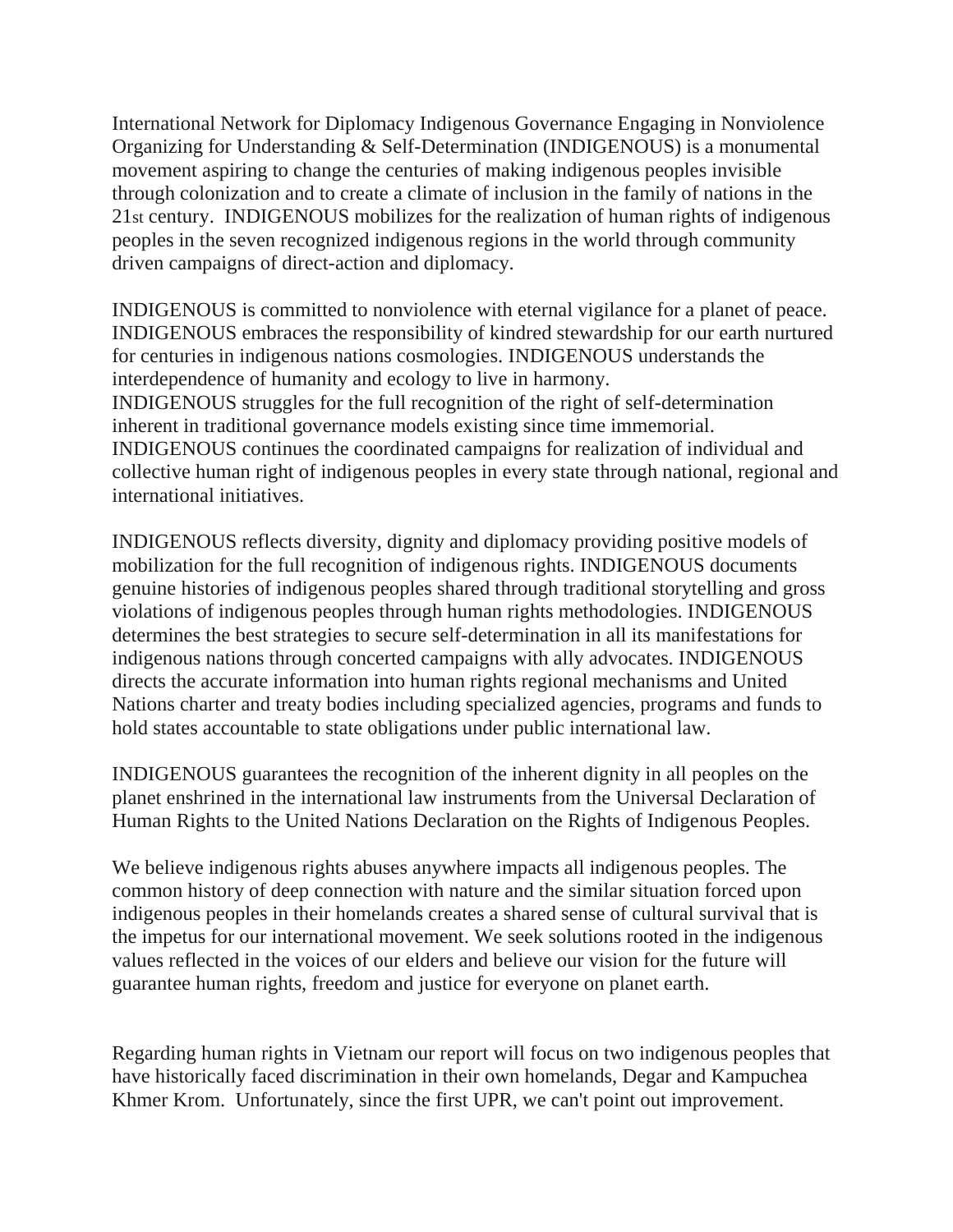Instead, the trend is tragic with a deterioration of rights being respected.

The most important right for Degar and Kampuchea Krom is the right of selfdetermination under Article 1 of the twin covenants and Article 3 of the UN Declaration on the Rights of Indigenous Peoples. One of the most significant principles is the right to self-identify. The Khmer

Krom have asserted right to identify as indigenous peoples. However, Vietnam continues to deny their right to self-identification asserting they are not indigenous maintaining at every international meeting their status as one of the many minorities in Vietnam. At the national level, The Khmer Krom are labeled as "Dan Toc Thieu so Khmer (ethnic minority Khmer) instead of Khmer Krom.

Another example is the action taken by the government to deny the Kampuchea Khmer Krom from representing themselves at the United Nations. Vietnam actively campaigned to secure votes on ECOSOC utilizing a new procedure to deny NGO status to the Khmer Kampuchea-Krom Federation.

The main cultural transmitters in the Khmer Krom communities are the Buddhist monks and the temples serve as the heart of the community. There are 10,000 Buddhist monks and over 500 temples. Each young man desiring to become a monk must seek permission to be ordained. More important, there is an increasing number of cases where monks are ordered to be defrocked for exercising the most basic human rights. One example of the common practice by the authorities is Venerable Ly chant Da was arrested, detained and defrocked. The venerable was also tortured while in custody. Moreover, the violations of human rights continued as he was forced to apologize and confess to the alleged crimes on the national television.

While we were finalizing the report, we received firsthand information regarding the arrest and detention of two monks from Ta Set commune. Ven. Thach Thuol and Lieu Ny were apprehended by Vietnamese authorities.

The web of human rights violations regarding right to culture (UDHR Article 27) as well as freedom of thought, conscience and religion (UDHR Article 18) are violated too often. It is obvious also that there are multiple national policies and practices that violate the destruction of Khmer Krom culture (UN DRIP Article 8).

Land is sacred to indigenous peoples around the world. Land is also crucial for the sustainable development of a community and the right to food security. When Kampuchea Khmer Krom assert their right to land, they face severe human rights violations including many civil and political rights resulting in farmers serving multiple year sentences.

On two different occasions, Mr. Huynh Ba, led fellow farmers from Soc Trang province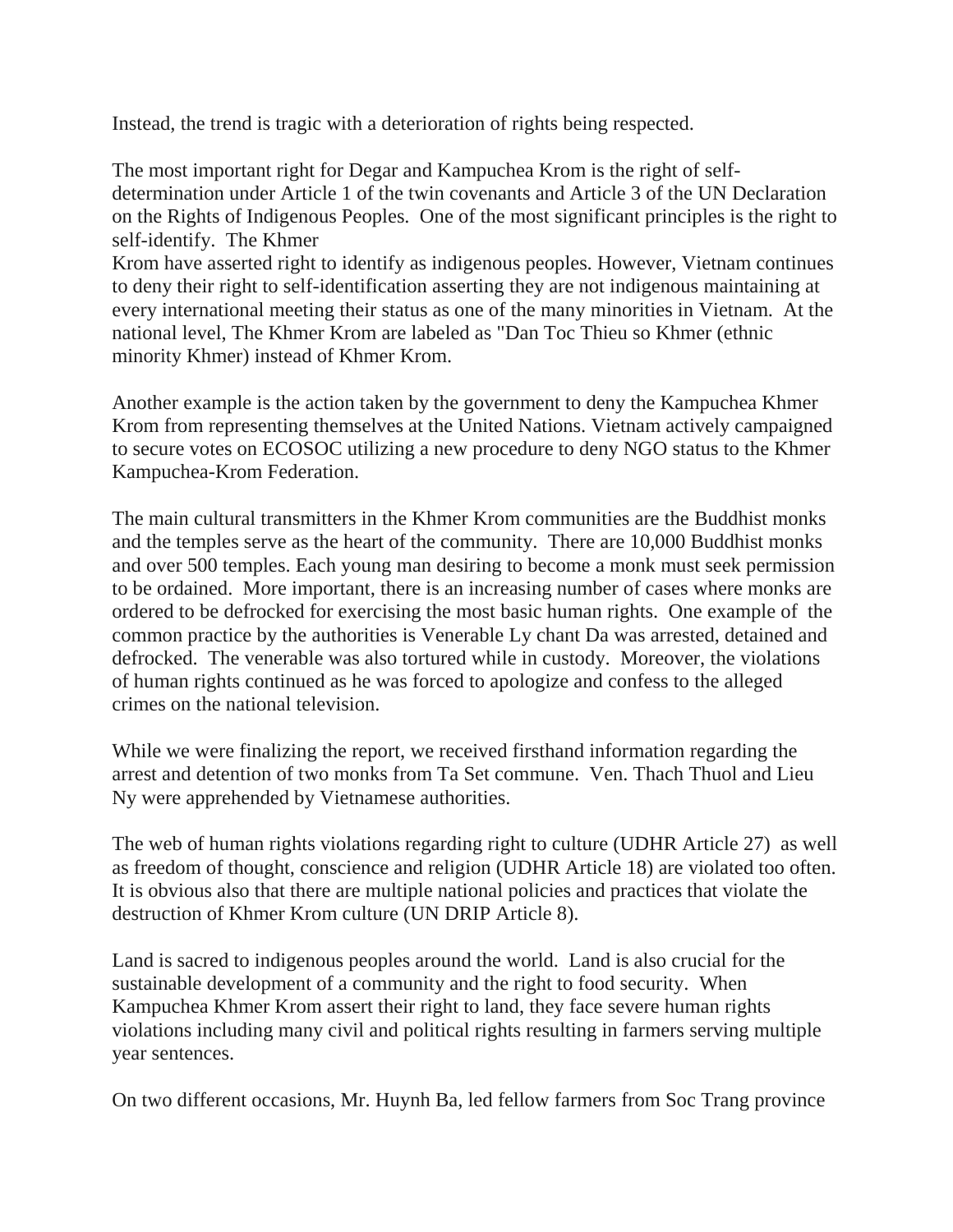for their confiscated farmlands. He was arrested on May 30, 2009 and held until February 2011 without a proper fair and public hearing. Also, the practice continued when Mr. Chau Hen organized a peaceful land regarding confiscated Khmer Krom farmlands in Tri Ton district. On March 31, 2011, he received a two year sentence under charges of public disturbances suffering unjust imprisonment today.

The human rights of indigenous women face double discrimination in Vietnam society. On International Women's Day 2012, in An Giang province, Mrs. Neang Sen, is accused for disturbing public order. Her work has continued since 1979 against the loss of her ancestral land and subsequent abject poverty. For her efforts to create justice, she was forced to migrate in Hau Giang province and recently returned to note the situation has deteriorated. Also, on Earth Day, April 22, 2010, on her way to a wedding, Mrs. Tran Thi Chau was arrested and sentence for two and a half years due to her land-grab dispute claim against the local authorities in Nhi Truoung. Her charge was public disturbance and suffered unjust imprisonment.

While the current situation is dismal. The future could be in a more dire situation as the children's rights of Khmer Krom are not promoted or protected. There are many violations of the UN Convention on the Rights of the Child. First and foremost, Khmer Krom children are not able to learn in their mother tongue in schools of the state. There is no educational material in indigenous language of Khmer Krom. These state practices result in a higher rate of dropouts of Khmer youth from school. Another important tool of education is the internet. Yet, access to the internet is severely limited.

At the level of higher education, there are very few Khmer-Krom people able to earn higher professional degrees. We request disaggregated data on Khmer Krom students earning degrees.

All of these violations have resulted in a climate of fear and repression across the Mekong Delta.

The main concern we have is for the following questions to be answered regarding the human rights of indigenous peoples:

1. What legal and/or policy reforms have undertaken to implement UNDRIP at the national level?

2. To what extent has your government established a clear legal framework through which indigenous people can claim their rights over their traditional lands and resources? Has your government has started a process of land demarcation and recognition which clearly provides legal rights to indigenous communities over their ancestral lands?